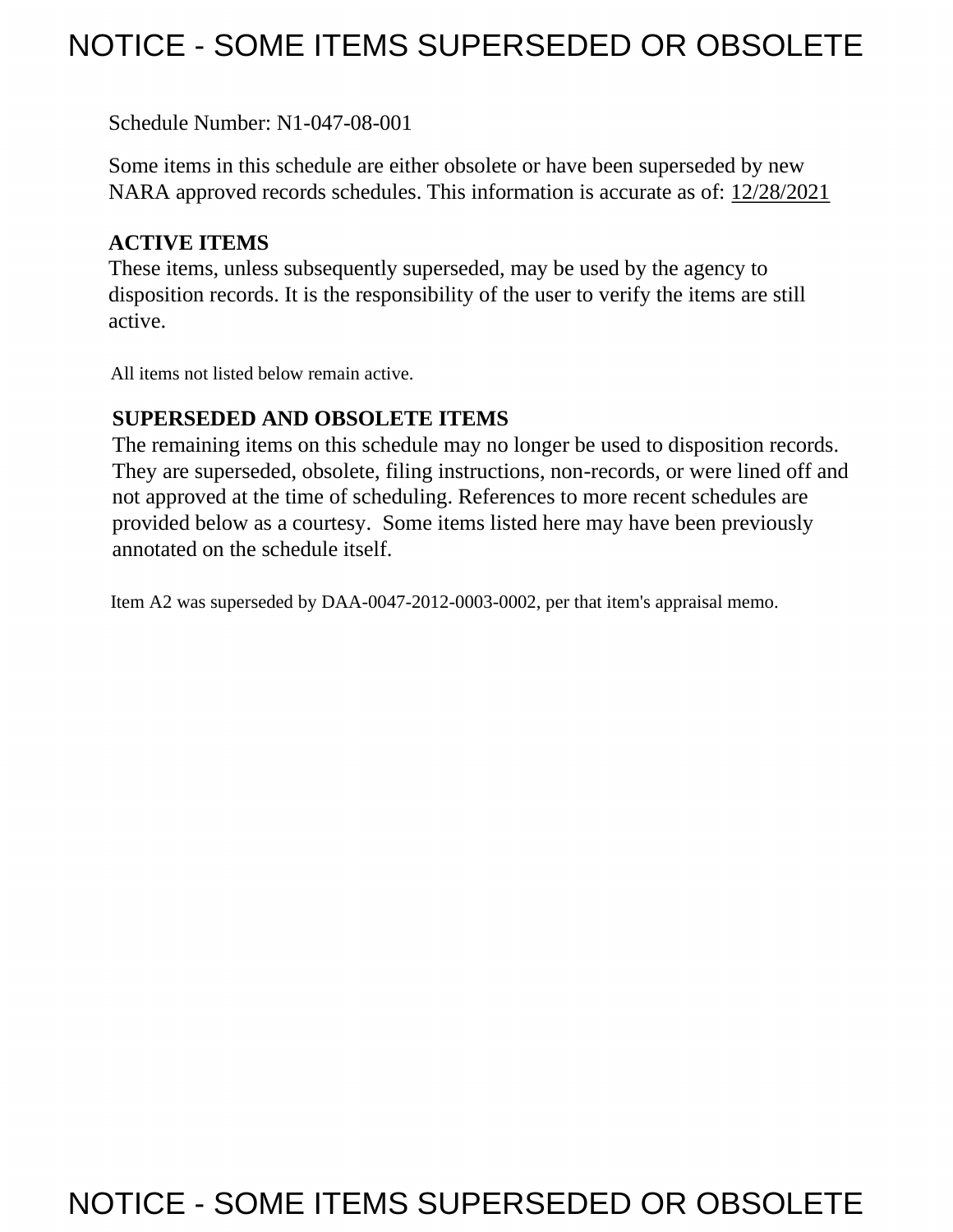| REQUEST FOR RECORDS DISPOSITION AUTHORITY                                                                                                                     |                                                                                                                                                                                                                                                                                                                                                                                                                                                                                                                     |                                                               |                                                                                                                                                                                                                                  |                                                                                                                       |                                             |
|---------------------------------------------------------------------------------------------------------------------------------------------------------------|---------------------------------------------------------------------------------------------------------------------------------------------------------------------------------------------------------------------------------------------------------------------------------------------------------------------------------------------------------------------------------------------------------------------------------------------------------------------------------------------------------------------|---------------------------------------------------------------|----------------------------------------------------------------------------------------------------------------------------------------------------------------------------------------------------------------------------------|-----------------------------------------------------------------------------------------------------------------------|---------------------------------------------|
| To<br>NATIONAL ARCHIVES & RECORDS ADMINISTRATION<br>8601 ADELPHI ROAD COLLEGE PARK, MD 20740-6001                                                             |                                                                                                                                                                                                                                                                                                                                                                                                                                                                                                                     |                                                               | $Nl - D47 - D8 - 7$<br>Date received $12/11/07$                                                                                                                                                                                  |                                                                                                                       |                                             |
| <b>FROM</b><br>$\mathbf{1}$<br>Social Security Administration                                                                                                 |                                                                                                                                                                                                                                                                                                                                                                                                                                                                                                                     |                                                               | NOTIFICATION TO AGENCY                                                                                                                                                                                                           |                                                                                                                       |                                             |
| <b>MAJOR SUBDIVISION</b><br>Office of Publications and Logistics Management<br><b>MINOR SUBDIVISION</b><br>Center for History, Library and Records Management |                                                                                                                                                                                                                                                                                                                                                                                                                                                                                                                     |                                                               | In accordance with the provisions of 44 USC<br>$3303a$ ,<br>the<br>disposition request,<br>including<br>amendments, is approved except for items that may<br>be marked "disposition not approved" or<br>"withdrawn" in column 10 |                                                                                                                       |                                             |
| 4 NAME OF PERSON WITH WHOM TO<br><b>CONFER</b><br>Regina Martin, SSA Records Officer                                                                          |                                                                                                                                                                                                                                                                                                                                                                                                                                                                                                                     | <b>TELEPHONE NUMBER</b><br>410-965-5555<br>410-966-1704 (fax) | <b>DATE</b><br>3 84 08                                                                                                                                                                                                           |                                                                                                                       | <b>ARCHIVIST OF THE UNITED</b><br>FES Wound |
| <b>DATE</b>                                                                                                                                                   | I hereby certify that I am authorized to act for this agency in matters pertaining to the disposition of its records and that the records<br>proposed for disposal on the attached $\frac{5}{2}$ page(s) are not needed now for the business for this agency or will not be needed after<br>the retention periods specified, and that written concurrence from the General Accounting Office, under the provisions of Title 8 of<br>the GAO Manual for Guidance of Federal Agencies,<br>$\boxtimes$ is not required | $\Box$ is attached<br>SIGNATURE OF AGENCY REPRESENTATIVE      | $\Box$ has been requested<br><b>TITLE</b>                                                                                                                                                                                        |                                                                                                                       |                                             |
| Kerna Mertin<br>30/07<br>7 ITEM NO                                                                                                                            |                                                                                                                                                                                                                                                                                                                                                                                                                                                                                                                     | 8 DESCRIPTION OF ITEM AND PROPOSED<br><b>DISPOSITION</b>      |                                                                                                                                                                                                                                  | Records Officer<br>9 GRS OR<br><b>10. ACTION TAKEN</b><br><b>SUPERSEDED JOB</b><br>(NARA USE ONLY)<br><b>CITATION</b> |                                             |
|                                                                                                                                                               | <b>SEE ATTACHED SHEETS</b>                                                                                                                                                                                                                                                                                                                                                                                                                                                                                          |                                                               |                                                                                                                                                                                                                                  |                                                                                                                       |                                             |
|                                                                                                                                                               | <b>Medicare Claim File</b><br><b>Office of Origin:</b><br>Office of Disability and Income Security Programs, (ODISP)<br>Social Security Administration<br>6401 Security Boulevard<br>Baltimore, MD 21235-6401                                                                                                                                                                                                                                                                                                       |                                                               | $N1-47-05-2$<br>N1-047-07-1                                                                                                                                                                                                      |                                                                                                                       |                                             |
|                                                                                                                                                               | <b>Scheduling Authority:</b><br>Social Security Administration<br>Deputy Commissioner for Finance, Assessment<br>& Management<br>Center for History, Library & Records Management<br>Regina Martin, SSA Records Officer<br>Room 1500 Annex Building<br>6401 Security Boulevard<br>Baltimore, MD 21235-6401<br>410-965-5555                                                                                                                                                                                          |                                                               |                                                                                                                                                                                                                                  |                                                                                                                       |                                             |
|                                                                                                                                                               |                                                                                                                                                                                                                                                                                                                                                                                                                                                                                                                     |                                                               |                                                                                                                                                                                                                                  |                                                                                                                       |                                             |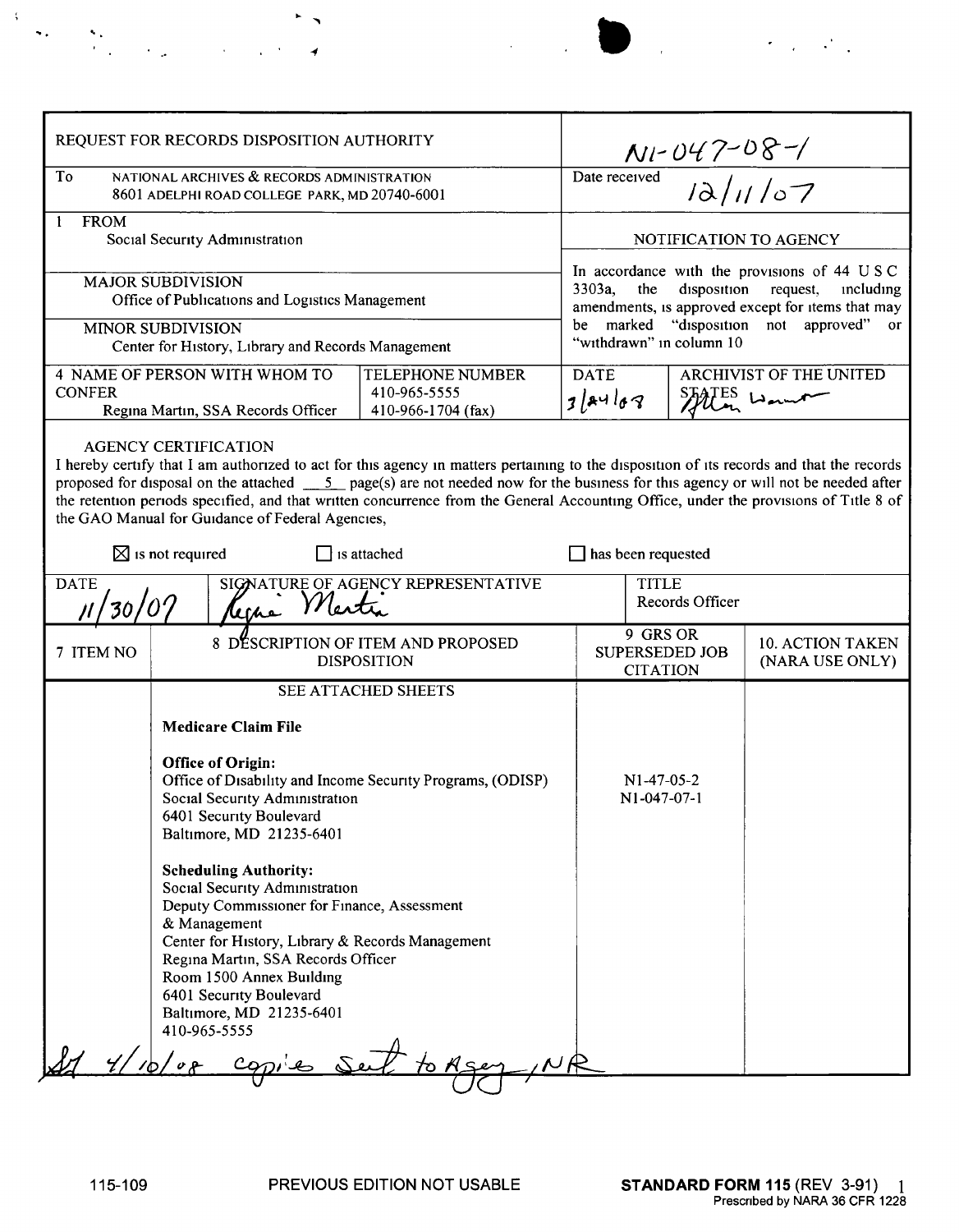### Medicare Claim File Records

 $\mathcal{A}$ 

The Medicare Claims files are covered by the Social Security Administration (SSA) Privacy Act system of records entitled *Claims Folder System, system number #09-60-0089*. SSA published a revised version of the *Claims Folder System* in the Federal Register on April 1, 2003 (68 Fed. Reg. 15784).

The schedule provides authoritative instructions for the retention and destruction of material related to Title XVIII of the Social Security Act regardless of media of the materials. A Medicare claim file record refers to "Medicare only claims" (no Social Security benefit entitlement), or "Medicare Part D claims" processed by SSA. It grants authority for the disposition of existing and future claim file records.

The Medicare only claim file record may contain material related to the request for or continuation of Medicare related entitlement and/or benefits under Medicare hospital (Part A) and/or medical coverage (Part B). The Medicare Part D claim file record may contain matenal related to Medicare Prescription Drug (Part D) low income subsidy. Items in the claim file may include but are not limited to applications, supporting documentation, award/denial notices, and appeal information. Applications involving entitlement to disability insurance benefits, including those based on blindness, will also include disability related information mcluding documentation of the disability determination, supporting medical development and evidence, new medical material received after a medical decision has been made, continuing disability reviews, and other disability evidence.

Medicare information m the claim file will be used throughout SSA for purposes of determining initial and continumg entitlement to each part noted above including all appeals of such determinations.

Disposition Instructions

A. Inputs

Delete/destroy after recordkeeping copy has been placed m the claim file and verified.

#### B. Claim File Material

- 1. Medicare Only Claims for Hospital Insurance (Part A) and/or Medical Insurance (Part B)
	- a. Entitlement based on disability
		- (1) The person attains age 65; Or
		- (2) The medical reexamination date is scheduled to occur after attainment of full retirement age.

Delete/destroy the claim file record 7 years after the date of latest allowance award of Part A contained in the record 1f the critena noted above are met.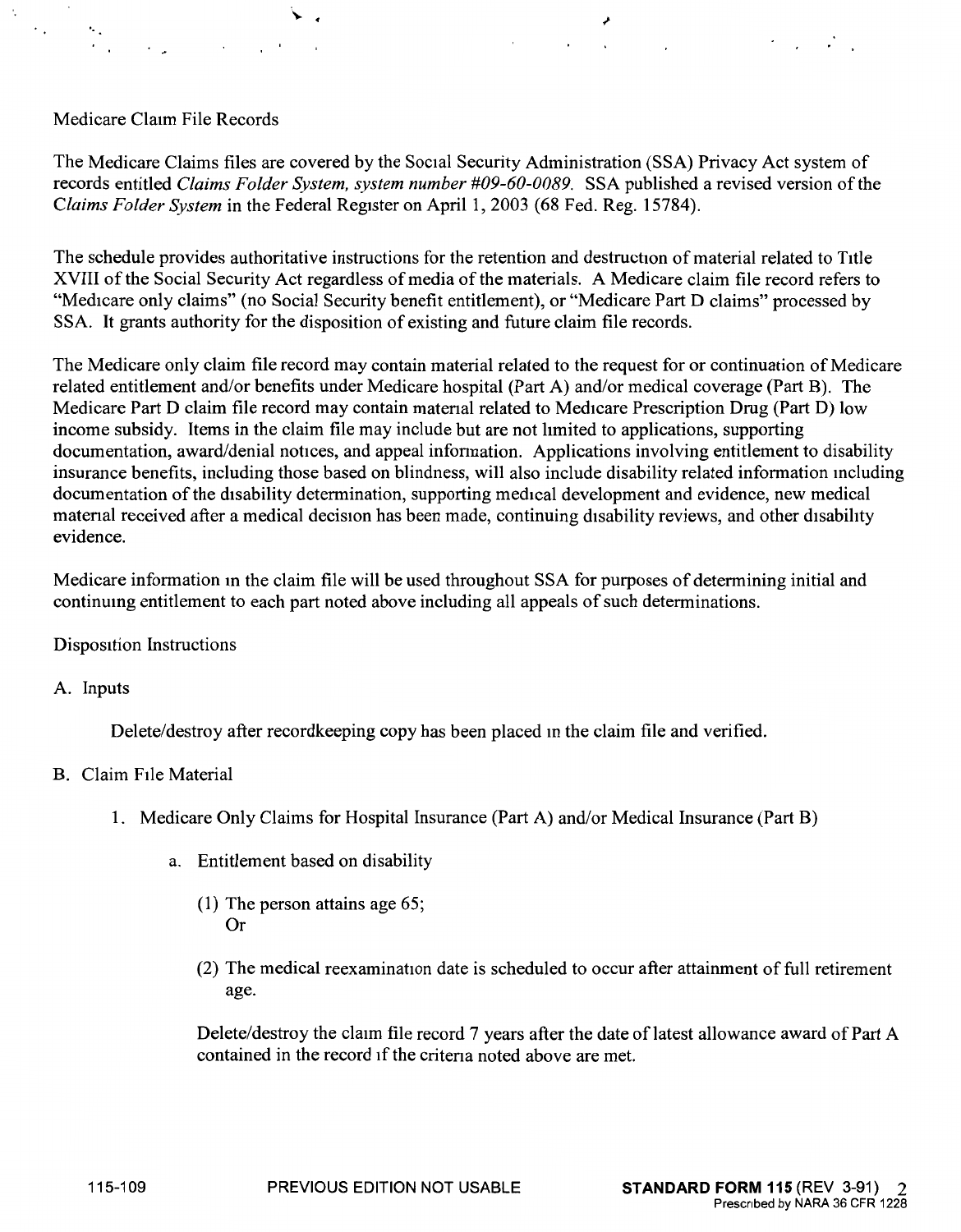NOTE: The claim file record for a person placed in suspense will not be destroyed until the suspense 1s lifted. Delete/destroy the claim file record 7 years after the date the suspense is lifted if the rules in  $B<sub>1</sub>$ . a. apply.

b. Entitlement based on age

 $\overline{\phantom{a}}$ 

 $\Gamma_{\rm{tot}}$ 

Delete/destroy the claim file record 6 years after the date of the latest allowance award contained in the record.

NOTE: The claim file record for person placed in suspense will not be destroyed until the suspense is lifted. Delete/destroy the claim file record 6 years after the date the suspense is lifted if the rules in B.1.b. apply.

c. Entitlement based on End-Stage renal Disease (ESRD)

Delete/destroy the claim file 6 years after the data of the latest allowance contained on the record.

d. Entitlement denied or terminated

Delete/destroy the claim file record in accordance with the following:

(1). Medical reasons

Delete/destroy the claim file record 5 years after the Agency's final demal or termmation decision.

(2). Non-Medical reasons

Delete/destroy the claim file record 2 years after the Agency's final denial or termination decision.

(3) ESRD

Delete/destroy the claim file record 2 years after termination of ESRD coverage.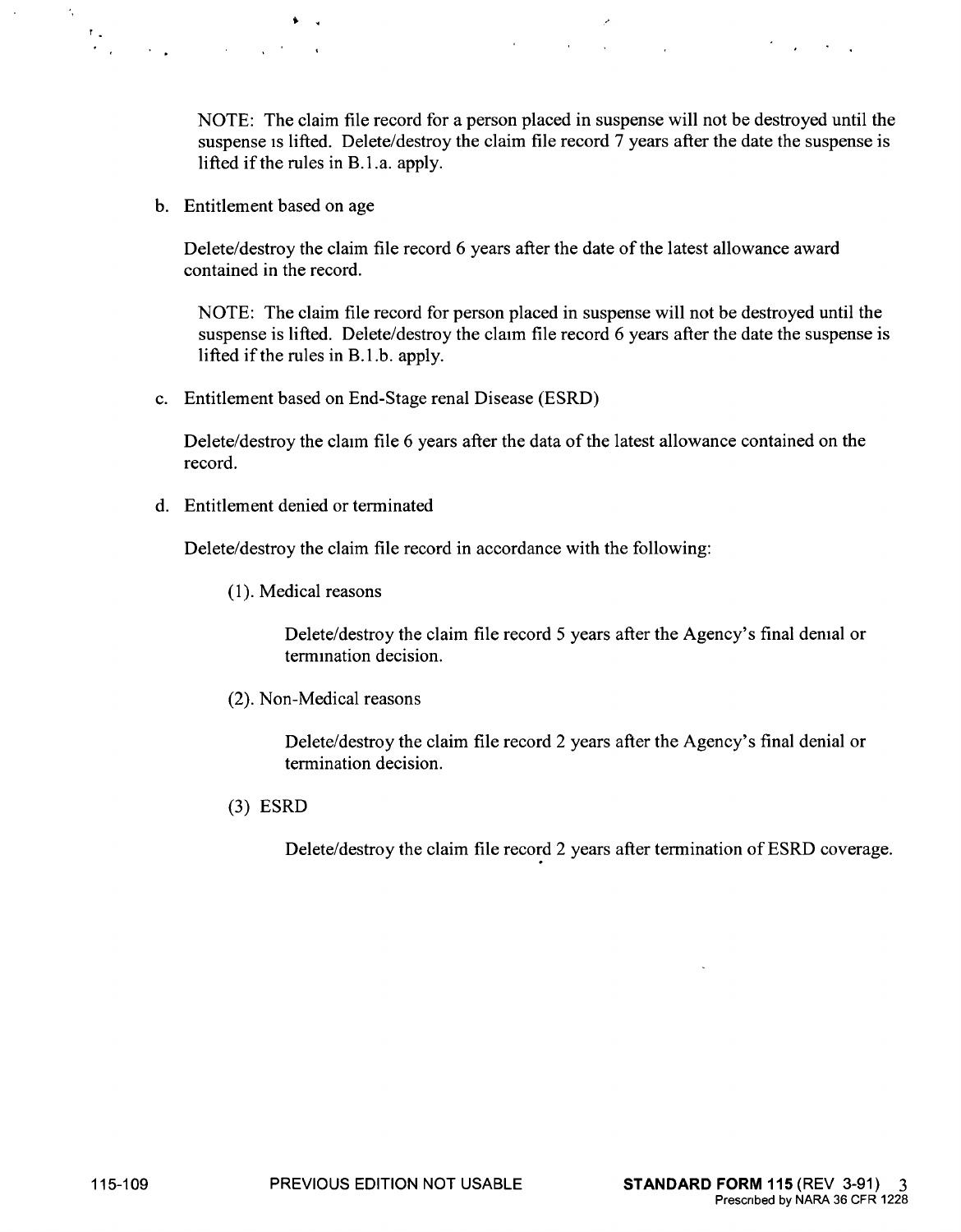- 2. Medicare Prescription Drug (Part D) Subsidy
	- a. Entitled for assistance

Delete/destroy 6 years after the date of the final determination (initial, appeal or redetermination, as appropriate)

•

- b. Entitlement for assistance denied, terminated or claim cancelled)
- Delete/destroy 2 years after the Agency's final denial decision (claim denied), after the claim is cancelled (cancelled claim), or after the Agency's final termination decision (terminated claim).

## C. General

Delete/destroy all post entitlement claim file records 6 years after the action is processed to completion.

### D. Outputs

- a. Data Feeds to other SSA System(s) According to terms of established agreements of parties sharing data, verify feed and follow disposition mstructions for related system(s).
- b. Ad hoc Reports Delete/destroy when no longer needed to conduct business.
- c. Correspondence, Notices and Receipts File with or link to individual claim file; follow disposition instructions of related claim file record.

## E. Systems Documentation

Those documents that provide a narrative description of the electronic system; physical and technical characteristics of the records, including a record layout that describes each field including its name, size, starting or relative position; and a description of the form of the data (such as alphabetic, zoned decimal, packed decimal, or numeric); or a data dictionary or the equivalent information associated with a database management system, including a description of the relationship between data elements in databases: and any other technical information needed to read or process the records. Systems documentation may include such items as manuals and software update documentation.

Cut off when the system is superseded and/or replaced - Delete/destroy 2 years after cutoff or when no longer needed for reference, whichever is later.

F. **Electronic** Mail and Word Processing System Copies

Electronic copies of records that are created on electronic mail and word processing systems and used solely to generate a recordkeeping copy of the records covered by other items in this schedule. Also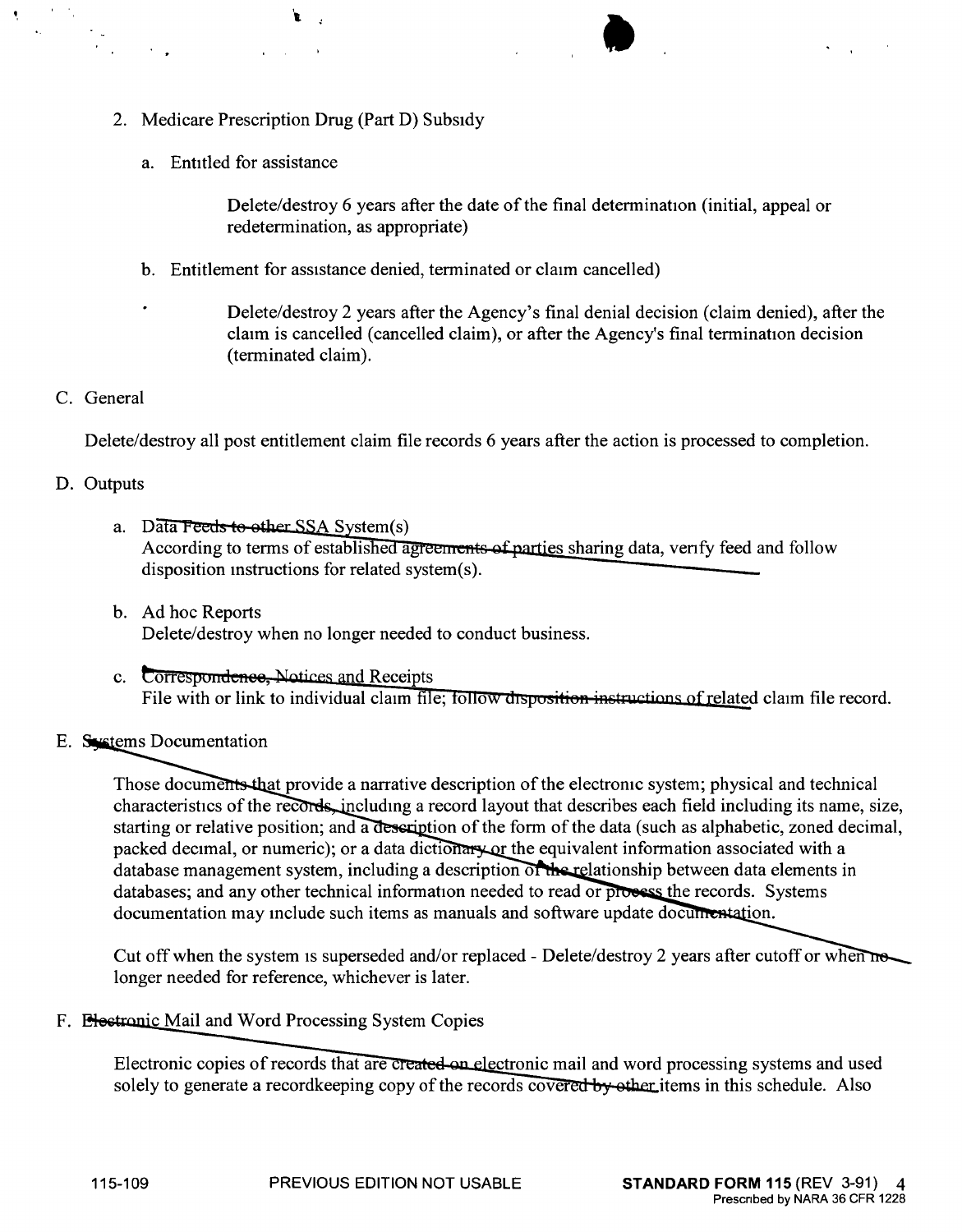includes electronic copies of records created on electronic mail and word processing systems that are maintained for updating, revision, or dissemination.

- 1. Copies that have no further administrative value after the recordkeeping copy is made. Includes copies maintained by individuals in personal files, personal electronic mail directories, or other personal directories on hard disk or network drives, and copies on shared network drives that are used only to produce the recordkeeping copy. Delete/destroy within 180 days after the recordkeeping copy has been produced.
- 2. Gopies used for dissemination, revision, or updating that are maintained in addition to the recordkeeping copy. Delete/destroy when dissemination, revision, or updating is completed.

#### **Guidance**

 $\ddot{\phantom{a}}$  .

 $\cdot$  :

 $\rightarrow$ 

The following are examples where claims will be mamtained beyond the scheduled period for destruction:

1. Fraud, Abuse or Misuse -- All claim file records where possible fraud, abuse or misuse have been identified

or are involved in investigations of fraud, abuse or misuse will not be destroyed until the Office of the Inspector

General provides approval to release such protection.

2. Court Cases -- All claim file records involved in court cases or class actions will be protected from

destruction until completion of all the legal actions and the Office of the General Counsel provides approval to

release such protection.